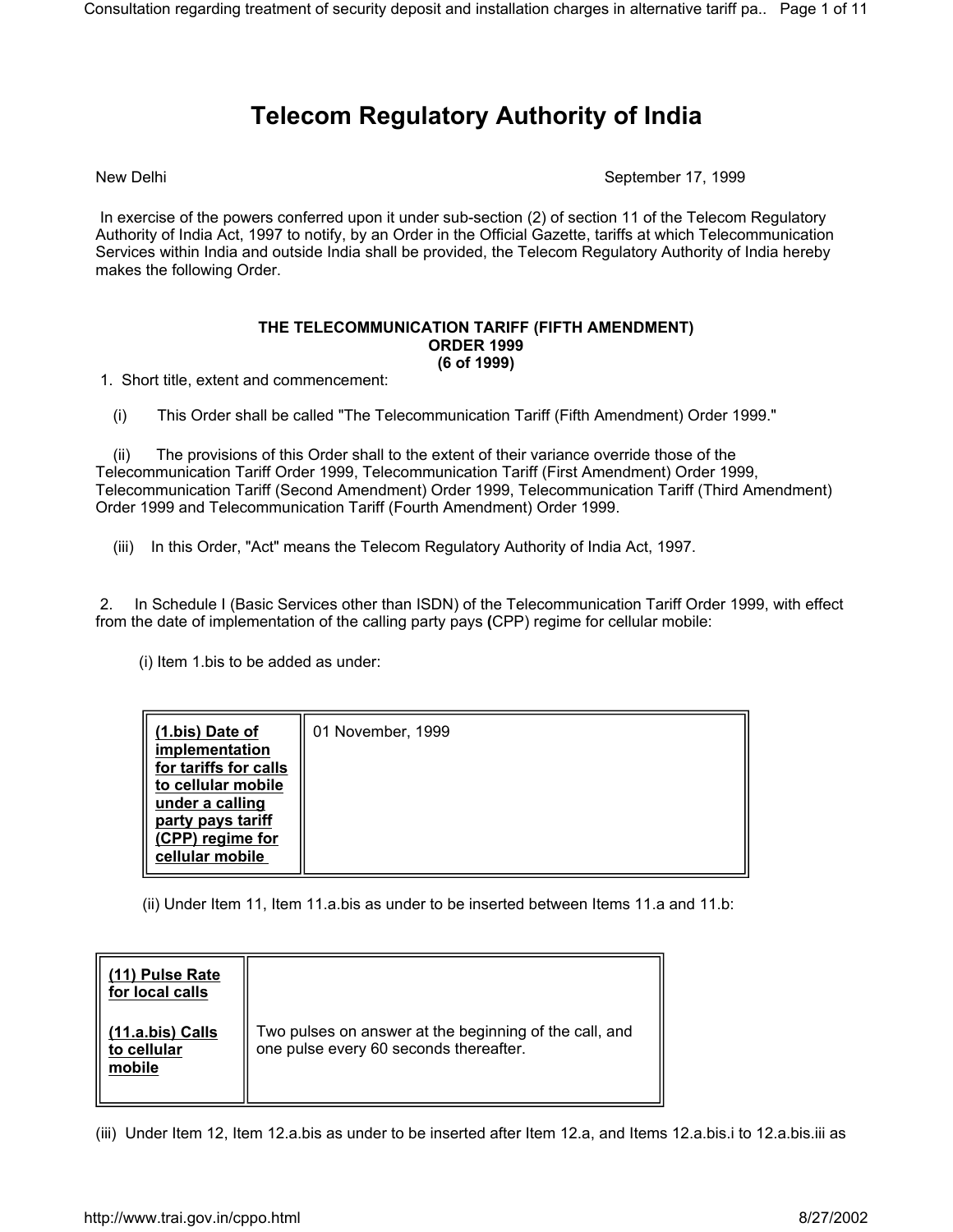under to be inserted after Item 12.a.iii:

| (12) Pulse rates<br>for peak hours                                                                        |                                                                                                                                                                               |                                           |  |
|-----------------------------------------------------------------------------------------------------------|-------------------------------------------------------------------------------------------------------------------------------------------------------------------------------|-------------------------------------------|--|
| (12.a.bis) For<br><b>Subscriber trunk</b><br>dialed domestic<br>long distance calls<br>to cellular mobile | Two pulses on answer at the beginning of the call, and one pulse<br>thereafter at the rates specified below.                                                                  |                                           |  |
|                                                                                                           | <b>Radial distance</b><br><b>Between the</b><br>originating<br>charging<br>centre and (Seconds)<br>charging centre<br>in which the<br><b>Gateway MSC</b><br><b>Is located</b> | From 1 November, 1999 to 31 March, 2000   |  |
|                                                                                                           | Up to 50 kms.                                                                                                                                                                 | Same as for local call to cellular mobile |  |
|                                                                                                           | Above 50 kms.<br>and up to 200 kms.                                                                                                                                           | 11                                        |  |
|                                                                                                           | Above 200 kms.<br>and up to 500 kms.                                                                                                                                          | 4.4                                       |  |
|                                                                                                           | Above 500 kms.<br>and up to 1,000 kms.                                                                                                                                        | 3.3                                       |  |
|                                                                                                           | Above 1,000 kms.                                                                                                                                                              | 2.3                                       |  |
|                                                                                                           | Note:                                                                                                                                                                         |                                           |  |
|                                                                                                           | (1) The pulse rates for subsequent period will be separately prescribed<br>later.                                                                                             |                                           |  |
|                                                                                                           | (2) "Gateway MSC" is the MSC which is connected to other public<br>networks, such as PSTN, by a clearly defined Network-Network Interface.                                    |                                           |  |

| (12.a.bis.i) Peak<br>hour tariffs for a | <b>Radial distance</b><br><b>Between the</b> | From 1 November, 1999 to 31 March, 2000 |
|-----------------------------------------|----------------------------------------------|-----------------------------------------|
| STD call of one<br>minute duration to   | originating<br>charging                      |                                         |
| cellular mobile at                      | centre and (Seconds)                         |                                         |
| pulse charge of                         | charging centre                              |                                         |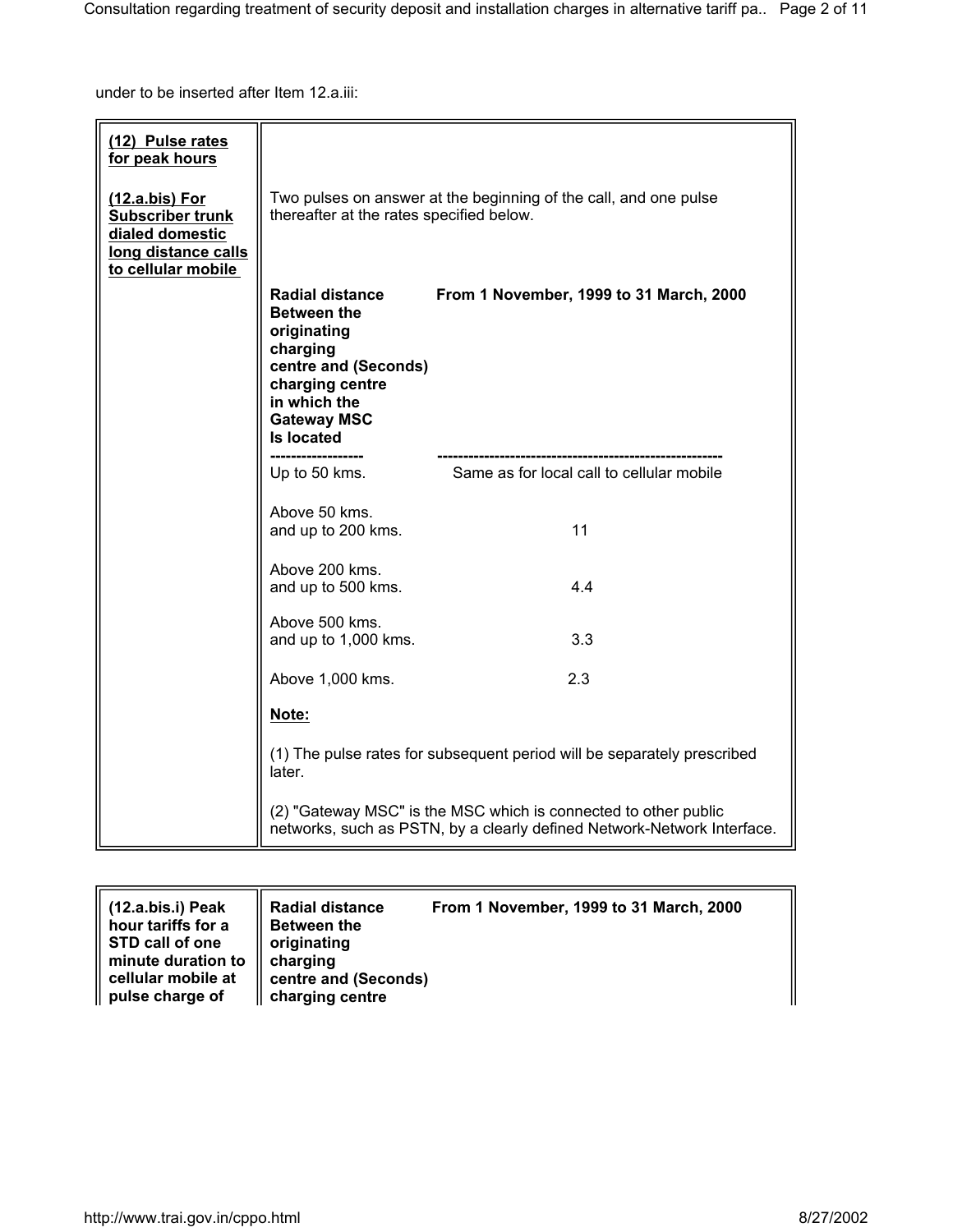| Rs. 0.80 per<br>metered call                                                                                                                            | in which the<br><b>Gateway MSC</b><br><b>Is located</b><br>----------------                                                                                                   |                                                               |  |
|---------------------------------------------------------------------------------------------------------------------------------------------------------|-------------------------------------------------------------------------------------------------------------------------------------------------------------------------------|---------------------------------------------------------------|--|
|                                                                                                                                                         | Up to 50 kms.                                                                                                                                                                 | 2.40                                                          |  |
|                                                                                                                                                         | Above 50 kms.<br>and up to 200 kms.                                                                                                                                           | 5.60                                                          |  |
|                                                                                                                                                         | Above 200 kms.<br>and up to 500 kms.                                                                                                                                          | 12.00                                                         |  |
|                                                                                                                                                         | Above 500 kms.<br>and up to 1,000 kms.                                                                                                                                        | 16.00                                                         |  |
|                                                                                                                                                         | Above 1,000 kms.                                                                                                                                                              | 22.40                                                         |  |
| (12.a.bis.ii) Peak<br>hour tariffs for a<br>STD call of one<br>minute duration to<br>cellular mobile at<br>pulse charge of<br>Re. 1 per metered<br>call | Note: The above amounts provide for a double pulse on answer.                                                                                                                 |                                                               |  |
|                                                                                                                                                         | <b>Radial distance</b><br><b>Between the</b><br>originating<br>charging<br>centre and (Seconds)<br>charging centre<br>in which the<br><b>Gateway MSC</b><br><b>Is located</b> | From 1 November, 1999 to 31 March, 2000                       |  |
|                                                                                                                                                         | Up to 50 kms.                                                                                                                                                                 | 3.00                                                          |  |
|                                                                                                                                                         | Above 50 kms.<br>and up to 200 kms.                                                                                                                                           | 7.00                                                          |  |
|                                                                                                                                                         | Above 200 kms.<br>and up to 500 kms.                                                                                                                                          | 15.00                                                         |  |
|                                                                                                                                                         | Above 500 kms.<br>and up to 1,000 kms.                                                                                                                                        | 20.00                                                         |  |
|                                                                                                                                                         | Above 1,000 kms.                                                                                                                                                              | 28.00                                                         |  |
|                                                                                                                                                         |                                                                                                                                                                               | Note: The above amounts provide for a double pulse on answer. |  |

 $\parallel$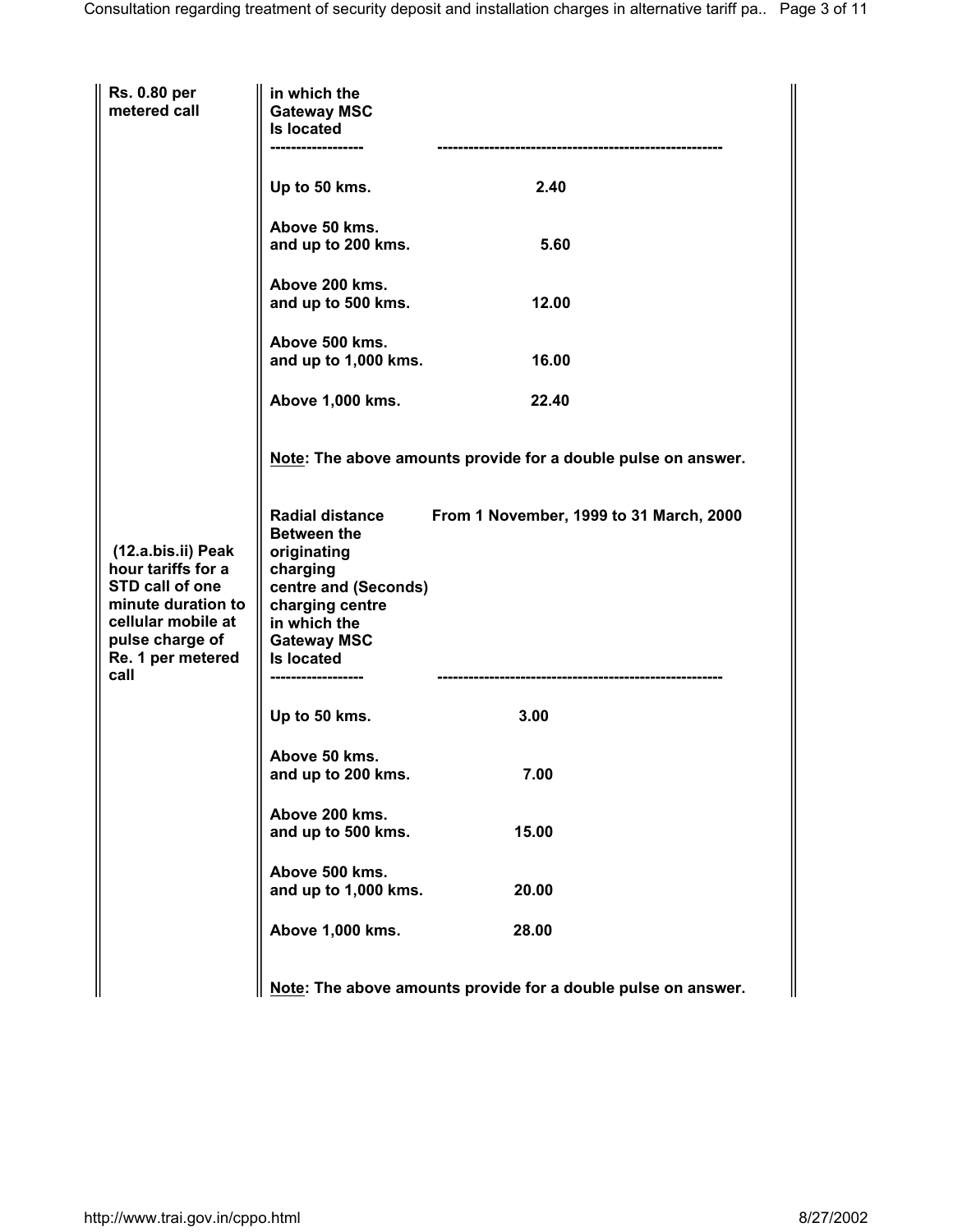| (12.a.bis.iii) Peak<br>hour tariffs for a<br>STD call of one<br>minute duration to<br>cellular mobile at<br>pulse charge of<br>Rs. 1.20 per<br>metered call | <b>Radial distance</b><br><b>Between the</b><br>originating<br>charging<br>centre and (Seconds)<br>charging centre<br>in which the<br><b>Gateway MSC</b><br><b>Is located</b> | From 1 November, 1999 to 31 March, 2000 |  |
|-------------------------------------------------------------------------------------------------------------------------------------------------------------|-------------------------------------------------------------------------------------------------------------------------------------------------------------------------------|-----------------------------------------|--|
|                                                                                                                                                             | Up to 50 kms.                                                                                                                                                                 | 3.60                                    |  |
|                                                                                                                                                             | Above 50 kms.<br>and up to 200 kms.                                                                                                                                           | 8.40                                    |  |
|                                                                                                                                                             | Above 200 kms.<br>and up to 500 kms.                                                                                                                                          | 18.00                                   |  |
|                                                                                                                                                             | Above 500 kms.<br>and up to 1,000 kms.                                                                                                                                        | 24.00                                   |  |
|                                                                                                                                                             | Above 1,000 kms.                                                                                                                                                              | 33.60                                   |  |
|                                                                                                                                                             | Note: The above amounts provide for a double pulse on answer.                                                                                                                 |                                         |  |

(iv) Under Item 13.a, Item 13.a.i.bis as under to be inserted after Item 13.a.i, and Item 13.a.ii.bis as under to be inserted after Item 13.a.ii:

| (13.a) For manual<br>trunk calls                                                   |                                                                                                                     |
|------------------------------------------------------------------------------------|---------------------------------------------------------------------------------------------------------------------|
| <u>(13.a.i.bis) To</u><br>cellular mobile<br>from/to places                        | $(i)$ Rs. 5 per call                                                                                                |
| with STD facilities                                                                | Plus                                                                                                                |
|                                                                                    | (ii) Tariff for STD domestic long distance calls, as applicable to calls to<br>cellular mobile                      |
|                                                                                    | Provided that,                                                                                                      |
|                                                                                    | The minimum tariff under this plan may be the amount applicable to a one<br>minute STD domestic long distance call. |
|                                                                                    | The above tariffs are ceilings.                                                                                     |
| (13.a.ii.bis) To<br>cellular mobile<br>from/to places<br>without STD<br>facilities | Tariffs shall be the same as in (13.a.i.bis) above, assuming as if these<br>places have STD facilities.             |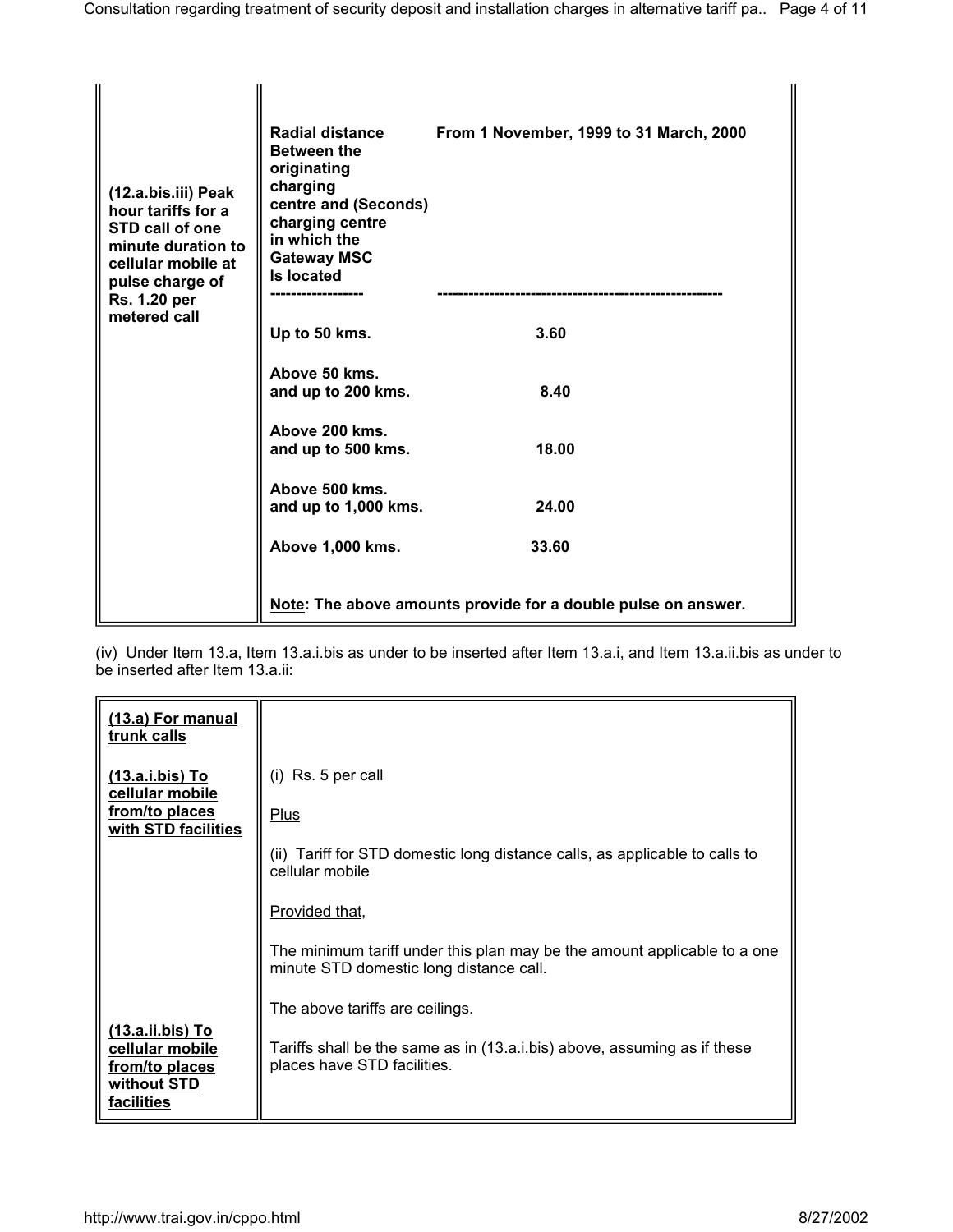3. In Schedule II (Cellular Mobile Telecom Service) of the Telecommunication Tariff Order 1999, with effect from the date of implementation of CPP for cellular mobile, the existing Items 1, 7, 8, 9, 10, 11, 12, and 13 shall be substituted to read as under:

| <b>ITEM</b>                                                                                                                   | <b>TARIFF</b>                                                                                                                                                                                                                                                                                                                                           |  |
|-------------------------------------------------------------------------------------------------------------------------------|---------------------------------------------------------------------------------------------------------------------------------------------------------------------------------------------------------------------------------------------------------------------------------------------------------------------------------------------------------|--|
| $(1)$ Date of<br>implementation                                                                                               | 01 November, 1999                                                                                                                                                                                                                                                                                                                                       |  |
| (7) Rental                                                                                                                    | Rs. 475 per month for metro service areas, and Rs. 500 per month for<br>circle service areas                                                                                                                                                                                                                                                            |  |
| (8) Airtime charge<br>for all outgoing<br>calls during                                                                        | (a) For metro service areas: Rs. 4 per minute for the first minute and<br>thereafter Rs. 2 per 30 seconds duration                                                                                                                                                                                                                                      |  |
| standard hours                                                                                                                | (b) For circle service areas: Rs. 4.50 per minute for the first minute<br>and thereafter Rs. 2.25 per 30 seconds duration                                                                                                                                                                                                                               |  |
| (9) Airtime charge<br>for all outgoing                                                                                        | Forbearance, subject to condition that tariff should be below standard<br>hour tariff;                                                                                                                                                                                                                                                                  |  |
| calls during<br>concessional<br>hours                                                                                         | Provided that airtime during Sundays and three National Holidays<br>(26 <sup>th</sup> January, 15 <sup>th</sup> August, and 2 <sup>nd</sup> October) shall be priced at<br><b>Concessional rates</b>                                                                                                                                                    |  |
| (10) Tariffs for all<br>incoming calls to<br>cellular mobile                                                                  | No charge to the called party                                                                                                                                                                                                                                                                                                                           |  |
| (11) Tariffs for<br>outgoing calls from<br><b>Mobile to PSTN</b>                                                              | Tariff to comprise airtime; plus<br>Supplementary long distance charge if applicable; plus<br>Payment by cellular mobile network provider to PSTN network<br>provider for local or long distance call as applicable from time to time<br>for the fixed network                                                                                          |  |
| (12) Tariffs for<br>outgoing calls from<br><b>Mobile to Mobile</b><br>within Metro<br><b>Licensee Service</b><br><u>Areas</u> | Calling party to pay airtime, and<br>If call is to another network, to pay an additional charge specified in<br>the Telecommunication Interconnection (Charges and Revenue<br>Sharing – First Amendment) Regulation 1999, by way of revenue<br>share to the terminating cellular mobile network                                                         |  |
| (13) Tariffs for<br>outgoing calls from<br><b>Mobile to Mobile</b><br>not included in item<br>$(12)$ above                    | Tariff to comprise airtime, plus<br>A supplementary long distance charge based on distance; and<br>If call is to another network, an additional charge specified in the<br>Telecommunication Interconnection (Charges and Revenue Sharing -<br>First Amendment) Regulation 1999, by way of revenue share to the<br>terminating cellular mobile network. |  |
|                                                                                                                               | The Service Provider shall make the calling party aware of the<br>quantum of the supplementary charge to be paid by the party, by<br>making appropriate technical arrangements                                                                                                                                                                          |  |

**Notes**: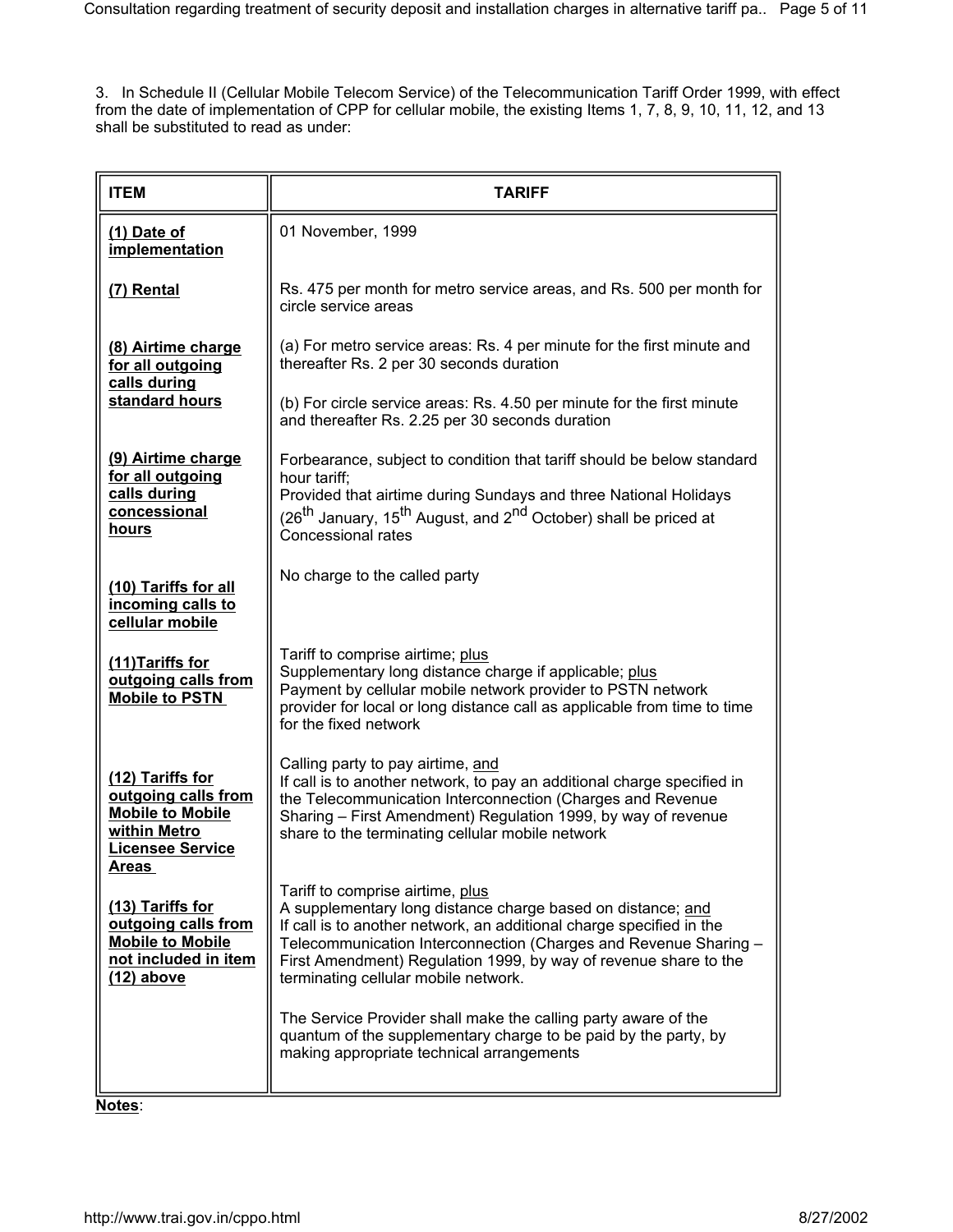1. Call-forwarding shall be treated as two calls, one from calling party to called party prior to call being forwarded, another from called party to the number where call is forwarded. The tariffs specified in this Order apply to the calling party in each of these two calls. In the case of the second call (i.e. the forwarded call), the called party that forwards the call shall be treated as the calling party for that call.

2. Roaming shall be treated as two calls, similar to call-forwarding. One, from calling party to the called party, prior to the transfer of the call (if any) to the called party in case of roaming. The other, in case of roaming, from the called number to the roaming party. The tariffs specified in this Order apply to the first portion of the call, with the second portion (i.e. forwarding the call to the roaming party) at present subject to forbearance.

3. This Order contains at Annex A, an Explanatory Memorandum - 5 that explains the reasons for this amendment to the Telecommunication Tariff Order 1999.

## **ANNEX A EXPLANATORY MEMORANDUM - 5**

1. The Authority's consultations leading to the Telecommunication Tariff Order (TTO) 1999 showed a widely held view that airtime charge for incoming calls is a strong disincentive that limited the use of the phone. In several instances, it was pointed out that cellular mobile subscribers were reluctant to give their numbers to others so as to avoid payment of airtime charge for incoming calls. This was also reportedly one of the reasons for the telephone directory for cellular mobile subscribers not being made available.

2. An important objective of the telecom tariff mechanism is to encourage usage, and a calling party pays (CPP) regime for cellular mobile (similar to that prevailing for basic services) would contribute in a major way towards this objective. Further, CPP would make the mobile cellular service more affordable to cellular mobile subscribers, including those receiving calls in rural areas. It also transfers the payment responsibility to the calling party, which is the party that needs to make the call in order to contact the called party. Greater usage will lead to consumer satisfaction in general and to greater economic and social interaction. Over time, this will lead to lower average costs and thus provide a basis for reducing tariffs for both cellular mobile and basic services. The Authority therefore decided to implement CPP for the cellular mobile sector.

3. In its TTO 1999, the Authority had stated that CPP regime would be implemented for the cellular mobile sector from 1 August, 1999. This decision was taken in consultation with various service providers, in particular the Department of Telecommunications (DOT). During the Authority's more recent consultations with the service providers directly involved in making the changes required for CPP, it has emerged that some additional time period would be needed to implement CPP.

4. A comprehensive change that addresses all the problems inherent in altering from the present system to CPP would require substantial technical up-gradation in several areas. At present, CPP is being introduced in a manner that deals with most aspects of the situation, while pointing a need to address certain issues in the future.

5. In the course of its consideration of the tariff regime under CPP, there was a major policy development that led to an ad interim change in the license fee payments by cellular service providers. Under the new regime, there would, in general, be a substantial reduction in the license fee payments by the service providers. The reduction in license fee, which is an element of cost, would improve the viability of the service providers. The Authority recognizes that there is still a measure of uncertainty about the application of the revenue share arrangement. However, the Authority is of the opinion that when there are substantial cost changes, the tariff should reflect these changes. For example, with the cost decrease encompassed in the migration to the new license fee regime, the benefit should be passed on also to the customer in the form of lower tariffs. Consequently, the Authority prepared a consultation paper (Consultation paper No. 99/4, dated 31 August, 1999) based on quick estimates, and proposed certain tariff reduction arising due to the changed license fee regime within a framework of CPP for cellular mobile.

6. An open-house consultation meeting was held in New Delhi on this issue on 7 September, 1999. The main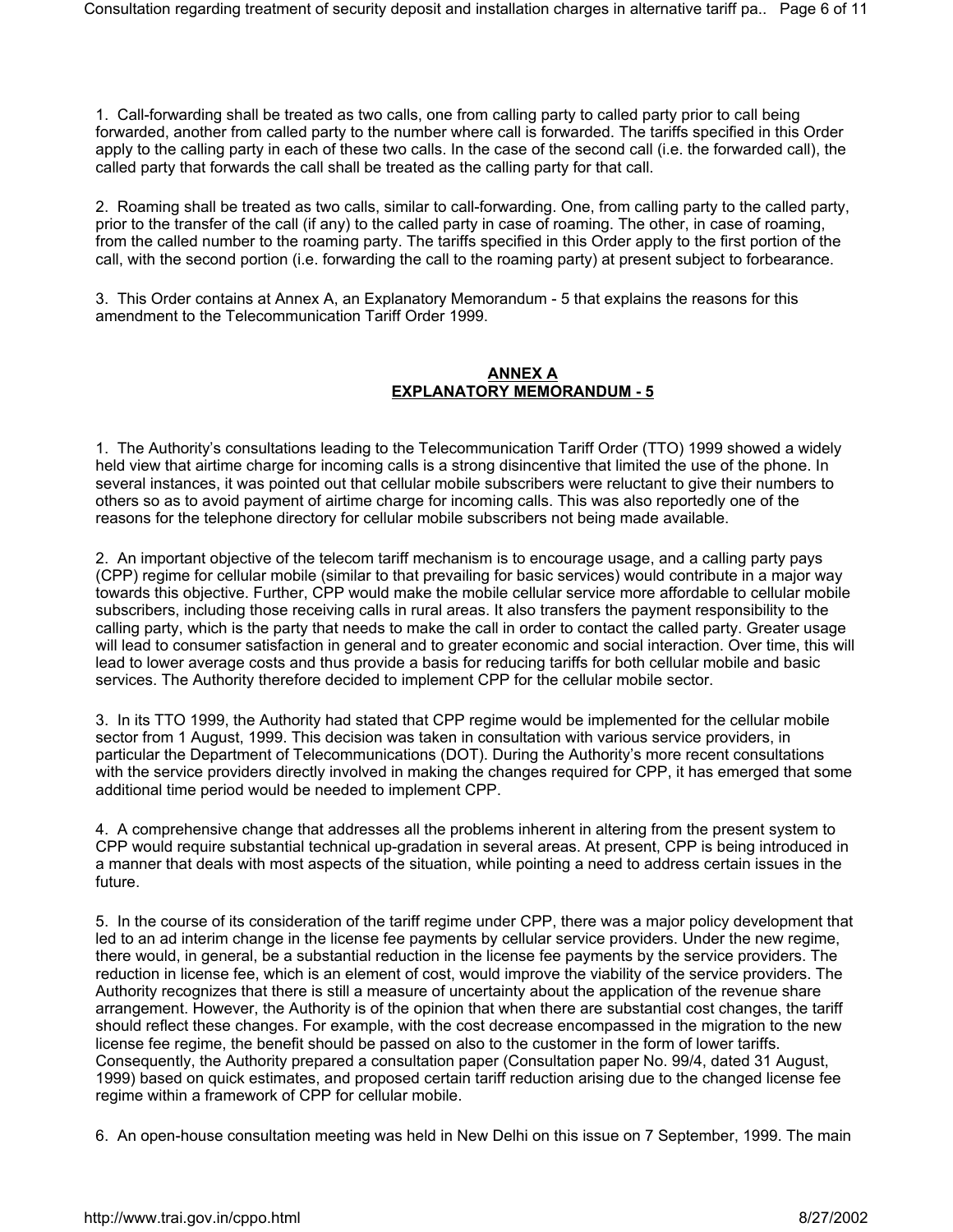points that emerged from the meeting were that:

- $\circ$  the amount proposed as revenue for incoming call (Rs. 0.60 per minute on the basis of a threeminute call) was extremely low – a contrasting view was that of the basic service providers, namely that Rs. 0.60 per minute was too high an amount to give the cellular service providers;
- $\circ$  the adverse effect of the above low amount would be accentuated due to the call-back to cellular mobile that would arise on account of the relatively low tariff for basic to cellular mobile calls;
- $\circ$  metros and circles should be treated in a different manner;
- $\circ$  the proposed tariffs would adversely affect the possibility for financial closure (and financial viability) for cellular mobile service providers, especially in view of the existing deficits incurred by the service providers;
- $\circ$  in this context, internal rates of return should not be emphasised, instead the cash-flow position should be emphasised;
- $\circ$  the increase in CAPEX would be much more than is taken into account by the Consultation Paper;
- $\circ$  there is a need for cellular mobile to obtain an ad interim revenue share from long distance tariffs;
- $\circ$  tariffs should not be changed before the revised license fee regime is actually implemented on a permanent basis;
- $\circ$  the tariff regime should have stability and should not be frequently altered;
- $\circ$  the CPP regime would involve additional expenditure by the basic service providers.

 7. Those making a claim that their financial position would be adversely affected by the proposed tariffs were asked by TRAI to present data to support their claims. Some of the data that has been provided to TRAI suggests that the analysis (and data) were not appropriate to consider the impact of the proposed tariffs. The TRAI will continue its examination of the corrected information that will be provided to it in this regard. Meanwhile, on a purely ad interim basis, the TRAI is notifying certain tariff reductions together with the introduction of the CPP regime for cellular mobile. This notification is made for the following reasons:

- $\circ$  customers should obtain the benefits of a reduction in costs in the form of reduced tariffs;
- $\circ$  to the extent that this reduction is delayed, the reduction in cost under a new license fee regime would have occurred for a significant time period and passing the benefits to customers for the interim duration would be a difficult task;
- $\circ$  a case of providing customers with the benefits of a substantial cost reduction is even stronger when one considers the actual tariffs packages (with low tariffs) that are actually applied in several places;
- $\circ$  further, the present exercise has to be seen together with two other initiatives of the TRAI, one on cost based access/usage charge regime, and the other on the recommendation for the percentage of revenue that should be charged as license fee;
- $\circ$  these initiatives are important because the viability exercise involves both tariffs as well as the percentage of revenue to be charged as license fee, and because the access/usage charge regime addresses the issue of a low incoming revenue for cellular mobile;
- $\circ$  the revised tariff regime would also incorporate the effect of the levy to be proposed for funding Universal Service Obligations.

8. The main feature of a CPP regime for the cellular mobile subscriber is that no payment is made for incoming calls. The cellular mobile tariff as presently determined by the Authority has a charge for incoming calls. The overall tariff structure in the Telecommunication Tariff Order 1999, including the charge for incoming calls, was determined by the Authority to cover the costs incurred in providing the cellular mobile service. As explained in the second Consultation Paper on tariffs (Consultation Paper No. 98/3, dated 9 September, 1999), these costs were for metro service areas because of the difficulty in linking cellular mobile tariffs to costs in circle service areas. Any removal of the charge for incoming calls under CPP would result in a reduction in revenue that is available to cover the costs for cellular mobile service providers. While the introduction of CPP would give rise to an increase in usage and subscriber base for cellular mobile, the incremental revenue provided by this usage and subscriber base is unlikely to fully compensate the reduction in revenue due to the removal of the incoming call charge. Hence, some revenue to cover the costs involved has to be provided from another source in order to help the cellular mobile service provider to remain viable. As mentioned above, this revenue would not be additional revenue for cellular mobile but a partial substitute for the revenue that is presently provided by incoming call charge for cellular mobile.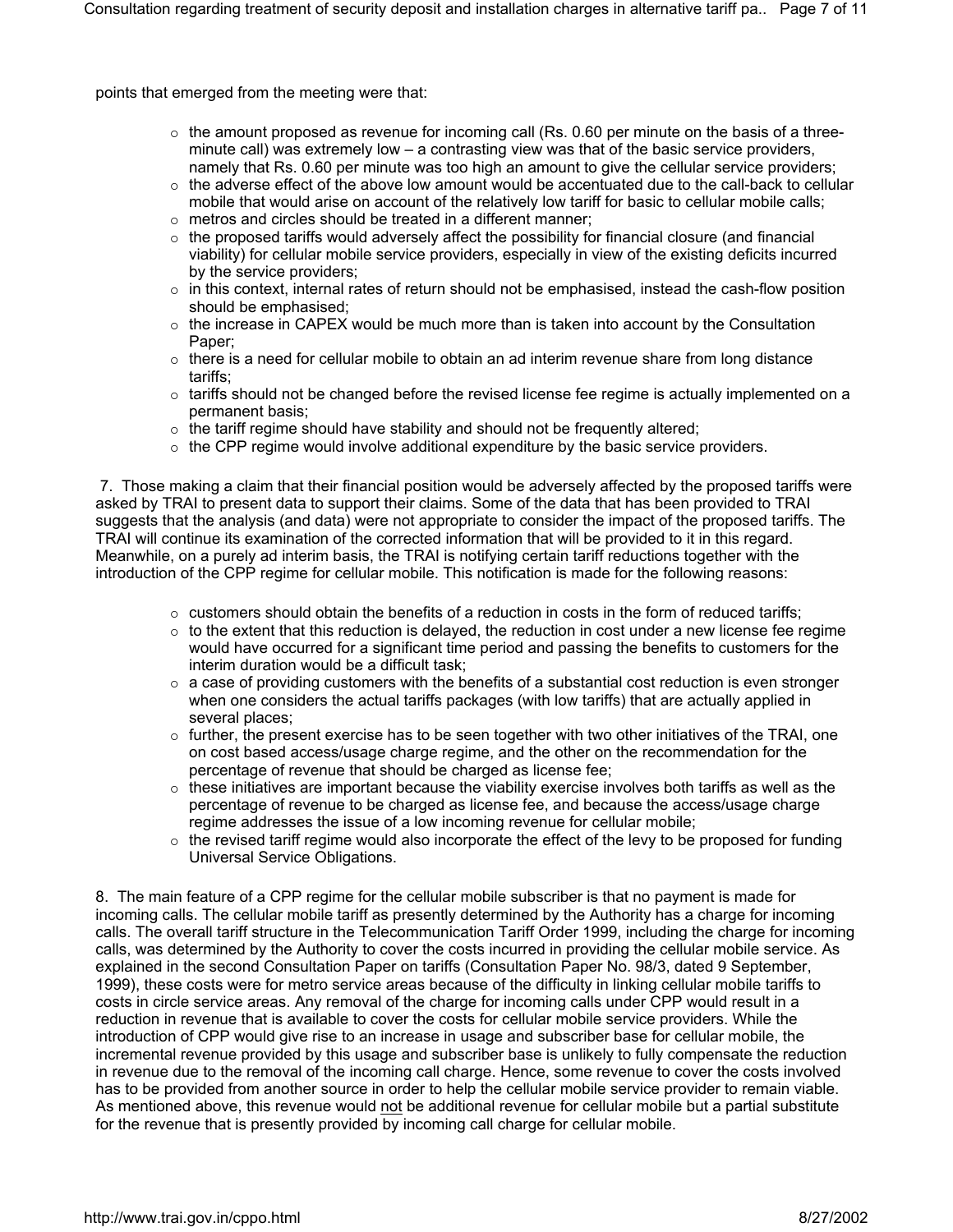9. Irrespective of the revenue aspect mentioned above, each incoming call to cellular mobile should be provided with revenues to the terminating network because of the task of completing the call by the network, and because without such a revenue there will not be any incentive for maintaining the network. Further, in general, such a cost should cover costs in a situation where there is a strong likelihood of call-back. This revenue for incoming calls is funded mainly from calls from basic service to cellular mobile service.

10. In several countries, as shown in the second Consultation Paper on tariffs, a call from basic service to cellular mobile costs more than a similar call to basic service subscriber. A call to cellular mobile provides a premium service because the called party can be contacted in situations not ordinarily possible with a fixed line services. Hence, it is justifiable to ask the calling party to pay an additional amount for utilizing this premium service (which is not, for instance, a service that is to be provided under a Universal Service Obligation). In addition, as mentioned above, this call charge has also to fund the payment of incoming calls made to cellular mobile.

11. The second Consultation Paper on tariffs had proposed a revenue sharing arrangement under which calls from basic service subscriber to cellular mobile were to be charged at Rs. 3.90 per minute, and that 85 per cent of this amount be passed on to the cellular mobile service provider.

12. The Authority has received several comments on its proposals regarding CPP. In general, the introduction of CPP is supported by all concerned. However, some state that a tariff of Rs. 3.90 per minute (or of Rs. 3.60 per minute subsequent to the TTO 1999) is too high an amount and will discourage calls being made from basic service subscriber to cellular mobile subscriber. Further, while basic service providers want to retain 40 to 50 per cent of the amount charged per minute for such calls, cellular mobile service providers want a share larger than 85 per cent. Both support their claims on the grounds that their revenues would decline in the alternative scenario. In this regard, basic service providers have also pointed out that they provide a number of calls free of charge, or at tariff rates below the upper limit of Rs. 1.20 per metered call. It should be recalled that the Department of Telecommunications had emphasized during the tariff re-balancing exercise that their revenues should not decline substantially if national telecom development and objectives of attaining the desired improvement in teledensity have to be achieved.

13. These diverse, and conflicting, objectives emphasised by different service providers have to be considered together with the objective that there should not be an undue burden on customers. In this regard, it is important to bear in mind that cellular mobile service facilitates others to get in touch with the cellular mobile subscriber (i.e. these are premium calls). The CPP regime makes it more likely for the cellular mobile subscriber to respond to the calls of those who seek that subscriber on the cellular mobile phone.

14. The statement that the CPP regime will imply lower cost burden for the users of cellular mobile is selfevident. Under the CPP regime, tariffs specified by the Authority for a call from basic service subscriber to cellular mobile balance two important objectives: keeping low the charge for this premium call by basic service subscribers, while providing a reasonable amount of revenue to cellular mobile network to partially substitute for the revenue loss on account of removing the incoming call charge for cellular mobile, and to pay for utilizing the network.

15. The revenue share arrangement specified here is an ad interim arrangement, and is aimed at providing an amount for the usage of the cellular mobile network. This will be replaced later by a cost-based usage charge that will be derived by the Authority. The ad interim revenue share provides some payment for usage as a termination charge. In this Order, this revenue provided to the terminating cellular network for incoming calls is termed as "mobile termination charge" (MTC).

16. CPP for cellular mobile is being implemented in a manner that the terminating cellular mobile network receives MTC for all incoming calls, whether from basic service subscriber or from cellular mobile, except for calls made within its own network (i.e. intra-network calls). The payment of MTC would be made even for STD or ISD calls (for further detail, see the Telecommunication Interconnection (Charges and Revenue Sharing – First Amendment) Regulation 1999).

17. Further, the same MTC is specified irrespective of the nature of the call, e.g. local, STD, ISD, because that obviates the need to distinguish between these calls being handed over by basic service network to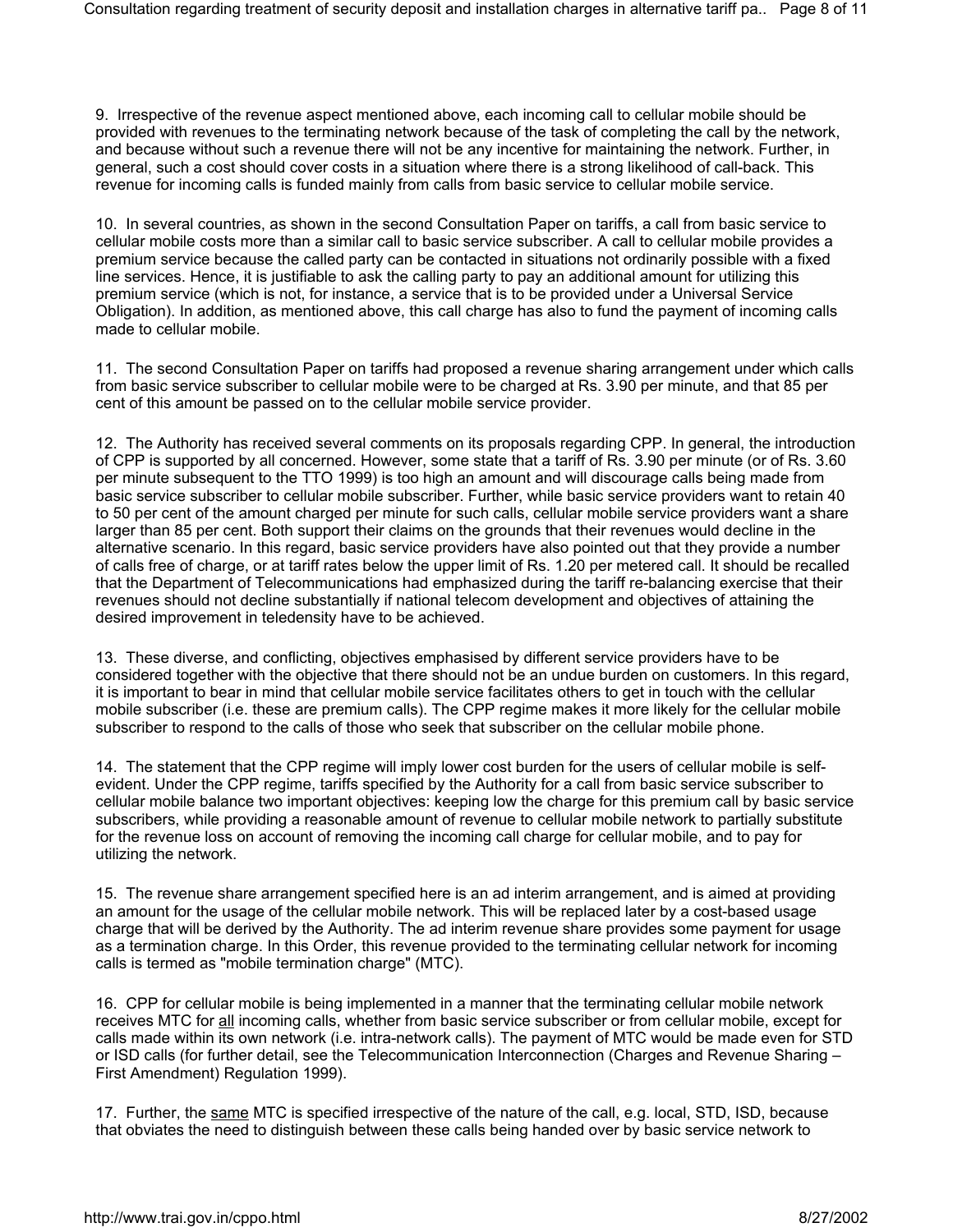cellular mobile in implementing CPP for cellular mobile. This implies a change in the charges for STD calls made to cellular mobile from both basic as well as cellular mobile subscribers.

18. Bearing the various objectives in mind, the Authority has decided that the initial amount paid for calls from basic to cellular mobile should be a minimum charge that provides some reasonable amount of revenue to be shared among the service providers involved. This requires changing the pulse rate in such a manner that the revenue considerations for both service providers are kept in mind, and the customer does not bear an undue burden. The Authority has done this by providing a double pulse at answer for calls from basic service subscriber to cellular mobile, plus providing for a long pulse duration that would in effect make it possible to have a lower tariff than that proposed in the second Consultation Paper on tariff. Thus, for a local call from basic service subscriber to cellular mobile, the customer has a longer time period to converse after paying the initial charge, and the amount charged per minute to the customer decreases for a call longer than one minute.

19. In its recent Consultation Paper of 31 August, 1999, the Authority had proposed a pulse rate of 120 seconds and a payment of Rs. 0.60 per pulse to the terminating cellular mobile network for incoming calls. This was with a view to not much disturb the existing situation for basic service subscribers, and because the forthcoming access/usage charge regime would address the charge for incoming calls on a more comprehensive basis. That exercise will also address certain other aspects such as revenue share for cellular mobile in long distance call revenues.

20. Inputs provided during consultations suggest to the Authority that increase in call-back is a strong possibility even during the interim period for which the present tariff regime is being implemented. Hence, the burden of keeping a low charge of Rs. 0.60 per pulse would get exacerbated, and needs to be addressed. This implies a higher tariff for calls from basic to cellular mobile than was suggested in the Consultation Paper of 31 August, 1999. This would provide for higher revenue on incoming calls as well address, to some extent, the issue of call-back to cellular mobile. However, the Authority is still of the opinion that the revenues for incoming calls during the interim regime should not be as high as, for example, suggested in the second Consultation Paper on tariffs.

21. The Authority has decided that for local calls from basic service to cellular mobile, the call should have a double pulse on answer and a pulse rate of one minute. Hence, if a local call from basic network to cellular mobile is of duration less than 60 seconds, the customer pays for two metered calls; the actual amount paid by the customer depends on the call charge that applies to the metered calls. For a call of 60 seconds, the payment is for three metered calls. The subsequent 60 seconds are charged only one metered call. For illustration, if a charge of Rs. 0.80, or Re. 1, or Rs. 1.20 per metered call is applied, a basic service subscriber making a local call to cellular mobile will pay as follows:

| Duration of the local call<br>from basic service to<br>cellular mobile | Amount charged if<br>Rs. 0.80 charged per<br>metered call | Amount charged if<br>Re. 1 charged per<br>metered call | Amount charged if<br>Rs. 1.20 charged per<br>metered call |
|------------------------------------------------------------------------|-----------------------------------------------------------|--------------------------------------------------------|-----------------------------------------------------------|
| Up to 60 seconds                                                       | Rs. 1.60                                                  | Rs. 2.00                                               | Rs. 2.40                                                  |
| 60 seconds or more, but<br>less than 2 minutes                         | Rs. 2.40                                                  | Rs. 3.00                                               | Rs. 3.60                                                  |
| 2 minutes or more, but<br>less than 3 minutes                          | Rs. 3.20                                                  | Rs. 4.00                                               | Rs. 4.80                                                  |

22. The basic service calling party making a local call is not to pay any additional charge other than that mentioned above, calculated on the basis of a double pulse at the beginning of the call and a 60 second pulse thereafter.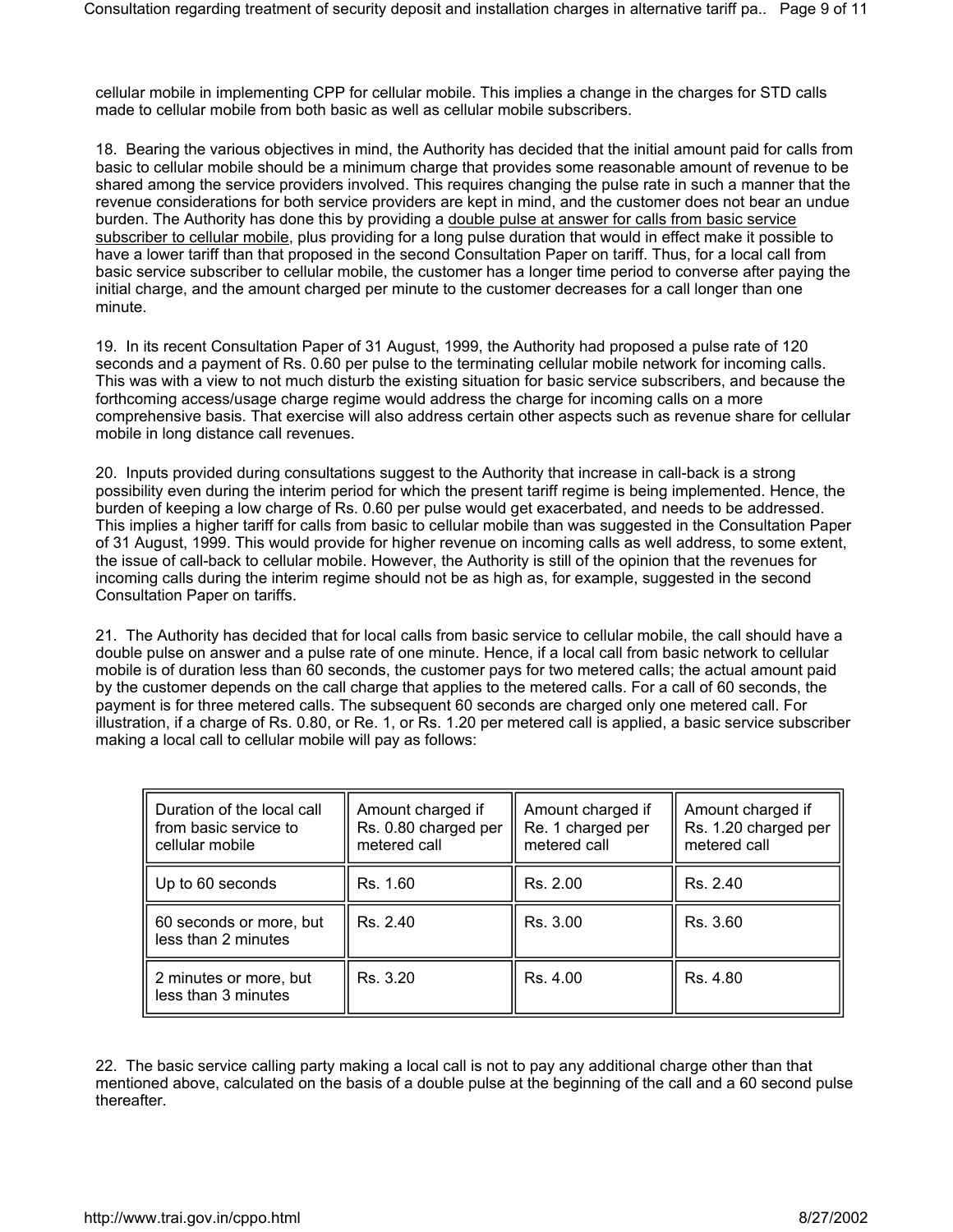23. The Authority has decided that the terminating cellular mobile network be given Rs. 0.80 per pulse (or metered call unit). Given that a constant amount of MTC per unit time has to be paid to the terminating cellular mobile network, irrespective of the source of the call that transits through (or originates in) a basic service network, the above Table shows that the payment of MTC by the originating service provider is not strictly linked to the tariffs paid by the customer for calls made to cellular mobile. Further, the above-mentioned charges are comprehensive charges for local calls from basic service subscriber to cellular mobile that transit through the basic service network, and the calling party should not be charged any additional amount for payment of usage charge to the transit network.

24. For inter-network cellular mobile to cellular mobile calls, including those which transit through the basic service network, an MTC amount is specified as part of the tariff, in additional to the airtime (or other supplementary) charges specified in Schedule II.

25. The Authority has specified that the first pulse for an outgoing call from cellular mobile should be 60 seconds, followed thereafter by pulse rates of 30 seconds. This will provide some additional revenue as well as discourage attempts to generate call-back to cellular mobile.

26. In any event, the Authority will monitor the situation and address it, if required, in the course of a tariff review next year. The review would also take account any important change in the policy framework for cellular mobile, including those relating to license fee payments. In this regard, it is worth recalling the Authority's statement in paragraph 147 of the Telecommunication Tariff Order (TTO) 1999 that: "*In view of the circumstances surrounding the cellular industry at present, the Authority will review and modify notified tariffs, should that become necessary as a result of policy changes*" (emphasis added).

27. Similar to local calls, a double pulse is specified at the beginning of a STD call. Subsequently, pulse rates are derived so that the amount charged in general provides for the payment of MTC to the terminating cellular mobile network. For basic service subscribers, these pulse rates are specified in the changes made to Schedule I of the TTO 1999, together with an illustration of the charges for STD calls to cellular mobile (similar to the amounts specified in the TTO 1999 for a STD call made to basic service subscriber). For STD calls other than to cellular mobile, the charges remain as they were specified under TTO 1999.

28. At present, under the standard tariff package, the calling party making a STD call from cellular mobile to cellular mobile that transits through basic network (i.e. Department of Telecommunications network) is charged airtime and the STD charge for an equivalent call by the basic service subscriber. The same system would continue with the introduction of CPP, but the applicable pulse rates would be different from those applicable to STD calls to basic service subscriber in order to provide revenues for payment of MTC. The same also applies for calls from basic service to cellular mobile, i.e. the pulse rates would imply a higher tariff in order to make payments of MTC. Details of the MTC charge have been specified in the Telecommunication Interconnection (Charges and Revenue Sharing – First Amendment) Regulation 1999.

29. In its Consultation Paper of 31 August, 1999 the Authority had raised the question of whether metro and circles service areas should be treated differently for the purpose of cellular mobile tariffs. Though there was no unanimity in the answers provided, there was a strong body of opinion that there is a basis for differential treatment through tariff and/or the license fee regime. The Authority had noted the cost difference in circles even in its second Consultation Paper on tariffs. The Telecommunication Tariff Order 1999 attempts to provide greater tariff flexibility to circle service area with respect to long distance calls. Further consideration of the issue suggests that not only are the costs higher in circles, the scope of service in circles is different from that in metros given the larger area of coverage by circles. The Authority is of the opinion that circles and metros need to be treated in a different manner for tariffs. Thus, the present Order marks an important change in the tariff regime that was specified in the Telecommunication Tariff Order 1999, dated 9 March 1999, by specifying different tariffs for metros and circles. In the standard tariff package specified by this Order, both rental and airtime charge for outgoing calls for circles are higher than for metro service area. Since there is a limit on the extent to which tariffs could be raised to cover costs in circles, this differential treatment is also indicative of a possibility of the Authority differentiating between circles and metros in the recommendations for license fee levied in terms of percentage of revenues. Such recommendations will be based on more detailed analysis of the financial situation of cellular service providers, including an assessment of cash flows.